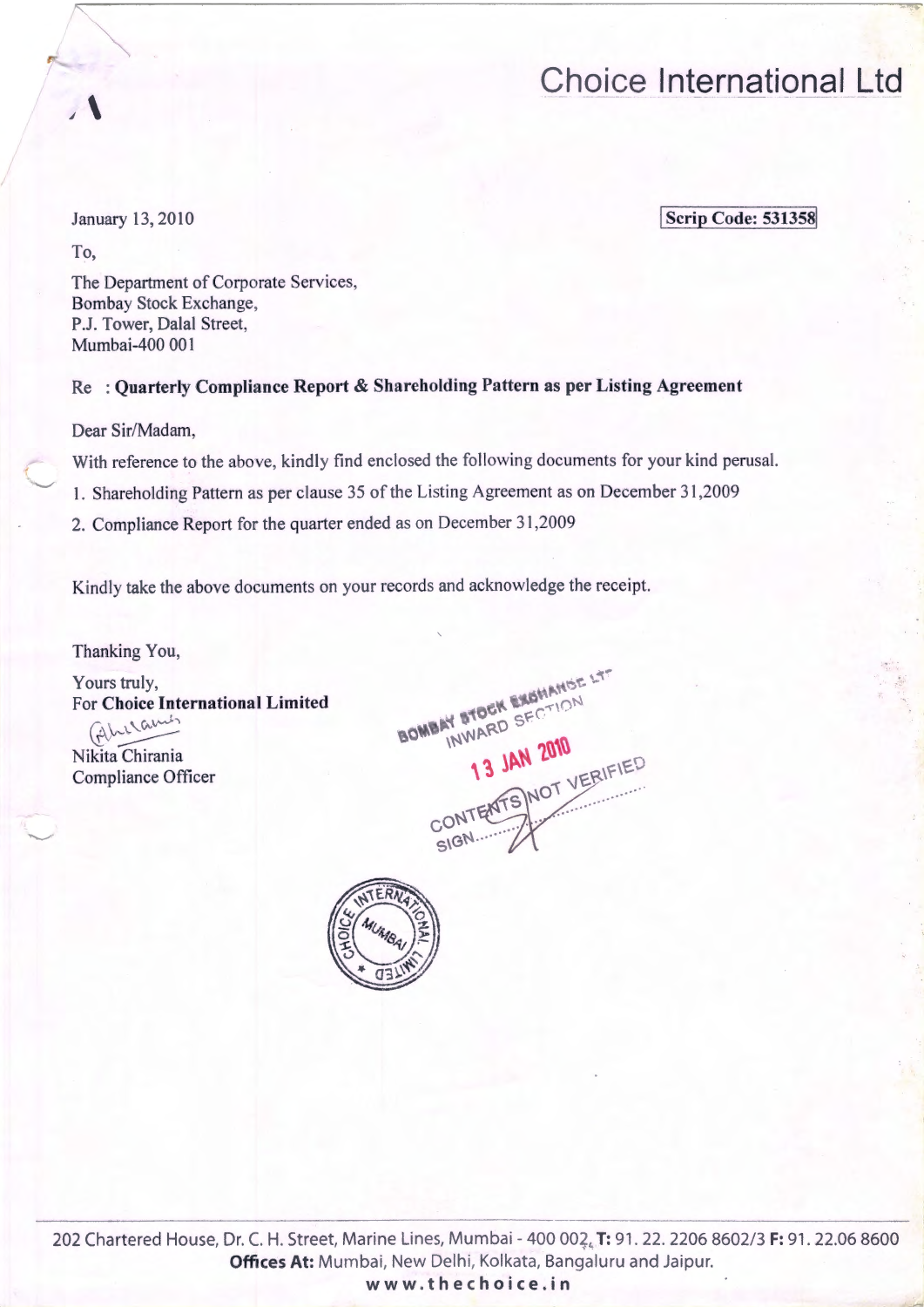(1)(a) Statement showing ShareHolding Pattern<br>Name of the Company : Choice International Ltd.<br>Scrip Code : 531358 (Quarter Ended : 31-Dec-2009) **IM** 

| : Cat of Shareholder: Num-of :                | :-Holders : |           | Total-no : No-of Share : Tot-Shareholding: Shares Pledged or<br>-Shares : in-Dmt-form : as a (%) of tot : otherwise encumbered ! |                                             | : number of share : Num of Share: As a (%) ! |      |
|-----------------------------------------------|-------------|-----------|----------------------------------------------------------------------------------------------------------------------------------|---------------------------------------------|----------------------------------------------|------|
|                                               |             |           |                                                                                                                                  | : as-a % : as-a % :<br>: of A+B : of A+B+C: |                                              |      |
| A.: Promoter & its Grp:                       |             |           |                                                                                                                                  |                                             |                                              |      |
| 1: Indian<br>a: Individual Huf                | 6 :         | 1753927 : | 1328927 : 26.964 : 26.964 :                                                                                                      |                                             | 0:                                           | .000 |
| b: Central/State Gov :                        |             |           |                                                                                                                                  |                                             |                                              | .000 |
| c: Bodies Corporates :                        | $\Omega$    |           |                                                                                                                                  |                                             |                                              | .000 |
| d: Fins / Banks                               | $\Omega$    |           |                                                                                                                                  |                                             |                                              | .000 |
| e: Any Other specify :                        | 0:          | $\Omega$  |                                                                                                                                  |                                             | O                                            | .000 |
| : $Sub-Total-A(1)$                            | 6 :         | 1753927 : |                                                                                                                                  | 1328927 : 26.964 : 26.964 :                 | $\Omega$                                     | .000 |
| : Foreign<br>a: Indv NRI/For Ind :            | 0:          | 0:        | <sup>o</sup>                                                                                                                     |                                             | 0:                                           | .000 |
| b: Bodies Corporate                           | $\Omega$ :  | $\Omega$  |                                                                                                                                  |                                             |                                              | .000 |
| c: Institutions                               | $^{\circ}$  |           |                                                                                                                                  |                                             |                                              | .000 |
| d: Any Other Specify                          |             |           |                                                                                                                                  |                                             |                                              | .000 |
| : $Sub-Total-A(2)$                            | $\circ$     |           |                                                                                                                                  |                                             |                                              | .000 |
| : Total Shareholding:<br>: Promoter & Group : |             |           |                                                                                                                                  |                                             |                                              |      |
| : Total(A)=A(1)+A(2):                         | 6 :         | 1753927 : |                                                                                                                                  | 1328927 : 26.964 : 26.964 :                 | 0:                                           | .000 |
| B.: Public Sh-Holding :<br>1: Institutions    |             |           |                                                                                                                                  |                                             |                                              |      |
| a: Mutual Funds                               | $\Omega$    |           |                                                                                                                                  |                                             |                                              |      |
| b: Fins / Banks                               | $\Omega$    |           |                                                                                                                                  |                                             |                                              |      |
| c: Central/State Govt:                        | 0:          |           |                                                                                                                                  |                                             |                                              |      |
| d: Venture Cap Fund                           | $\Omega$ :  |           |                                                                                                                                  |                                             |                                              |      |
| e: Insurance Comp(s) :                        | 0:          |           |                                                                                                                                  |                                             |                                              |      |
| f: Foreign Ins Invest:                        | 0:          |           |                                                                                                                                  |                                             |                                              |      |
| g: Foreign Ven Cap In:                        | $\Omega$ :  |           |                                                                                                                                  |                                             |                                              |      |
| h: Any Other -Specify:                        | 0:          |           |                                                                                                                                  |                                             |                                              |      |
| : $Sub-Total-B(1)$                            | 0:          | O.        | n.                                                                                                                               |                                             |                                              |      |



202 Chartered House, Dr. C. H. Street, Marine Lines, Mumbai - 400 002, T: 91. 22. 2206 8602/3 F: 91. 22.06 8600 Offices At: Mumbai, New Delhi, Kolkata, Bangaluru and Jaipur.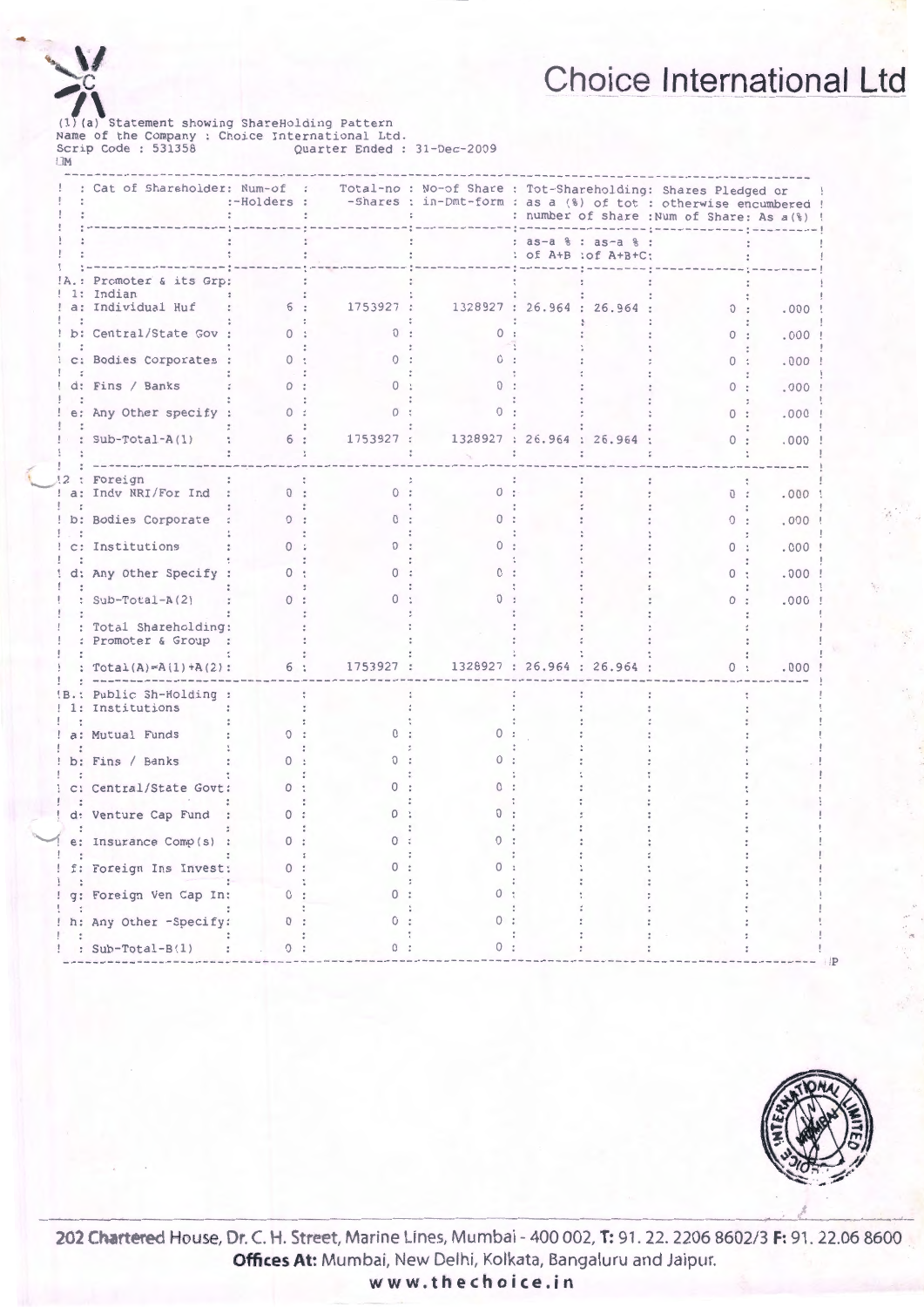

(1)(a) Statement showing ShareHolding Pattern -(Cont..2)

Name of the Company : Choice International Ltd.

Scrip Code: 531358 Quarter Ended : 31-Dec-2009  $\Box M$ 

|       |                                          |          |                                         |                       |  |                                             | Cat of Shareholder: Num-of : Total-no : No-of Share : Tot-Shareholding: Shares Pledged or<br>:-Holders : -Shares : in-Dmt-form : as a (%) of tot : otherwise encumbered !<br>: number of share : Num of Share: As a (%) ! |
|-------|------------------------------------------|----------|-----------------------------------------|-----------------------|--|---------------------------------------------|---------------------------------------------------------------------------------------------------------------------------------------------------------------------------------------------------------------------------|
|       |                                          |          |                                         |                       |  | : as-a % : as-a % :<br>: of A+B : of A+B+C: |                                                                                                                                                                                                                           |
|       | 2: Non-Institutions                      |          |                                         |                       |  |                                             |                                                                                                                                                                                                                           |
|       | a: Bodies Corporates :                   | 126:     | 1190593:                                | 1014693:18.303:18.303 |  |                                             |                                                                                                                                                                                                                           |
|       | Individual Holding:<br>i) upto Rs 1-Lac: | 932:     | 541049 :                                |                       |  | 422949 : 8.318 : 8.318                      |                                                                                                                                                                                                                           |
|       | ii) above Rs1-Lac:                       | 59:      | 3000890 :                               |                       |  | 975890 : 46.133 : 46.133 :                  |                                                                                                                                                                                                                           |
| $C$ : | Any Other -Clr-Mem:                      | 15:      | 18336 :                                 | 18336: .282: .282     |  |                                             |                                                                                                                                                                                                                           |
|       | $-OCB$                                   | $\Omega$ |                                         |                       |  |                                             |                                                                                                                                                                                                                           |
|       | $-NRI$                                   |          |                                         | 5:                    |  | .000: .000                                  |                                                                                                                                                                                                                           |
|       | $Sub-Total-B(2)$                         | 1133:    | 4750873 :                               | ilim a                |  | 2431873 : 73.036 : 73.036 :                 |                                                                                                                                                                                                                           |
|       | $Total(B) = B(1) + B(2)$ :               |          | 1133: 4750873: 2431873: 73.036: 73.036: |                       |  |                                             |                                                                                                                                                                                                                           |
|       | Total (A+B) : 1139 :                     |          |                                         | 6504800 : 3760800 :   |  | :100.000:                                   |                                                                                                                                                                                                                           |
|       | Held by Custodian :                      |          |                                         |                       |  |                                             |                                                                                                                                                                                                                           |
|       | against Dep-Receip:                      | 0:       | $\Omega$                                |                       |  |                                             |                                                                                                                                                                                                                           |
|       | : Grand Total (A+B+C) :                  |          | 1139 : 6504800 :                        | 3760800 :             |  | :100.000:                                   |                                                                                                                                                                                                                           |

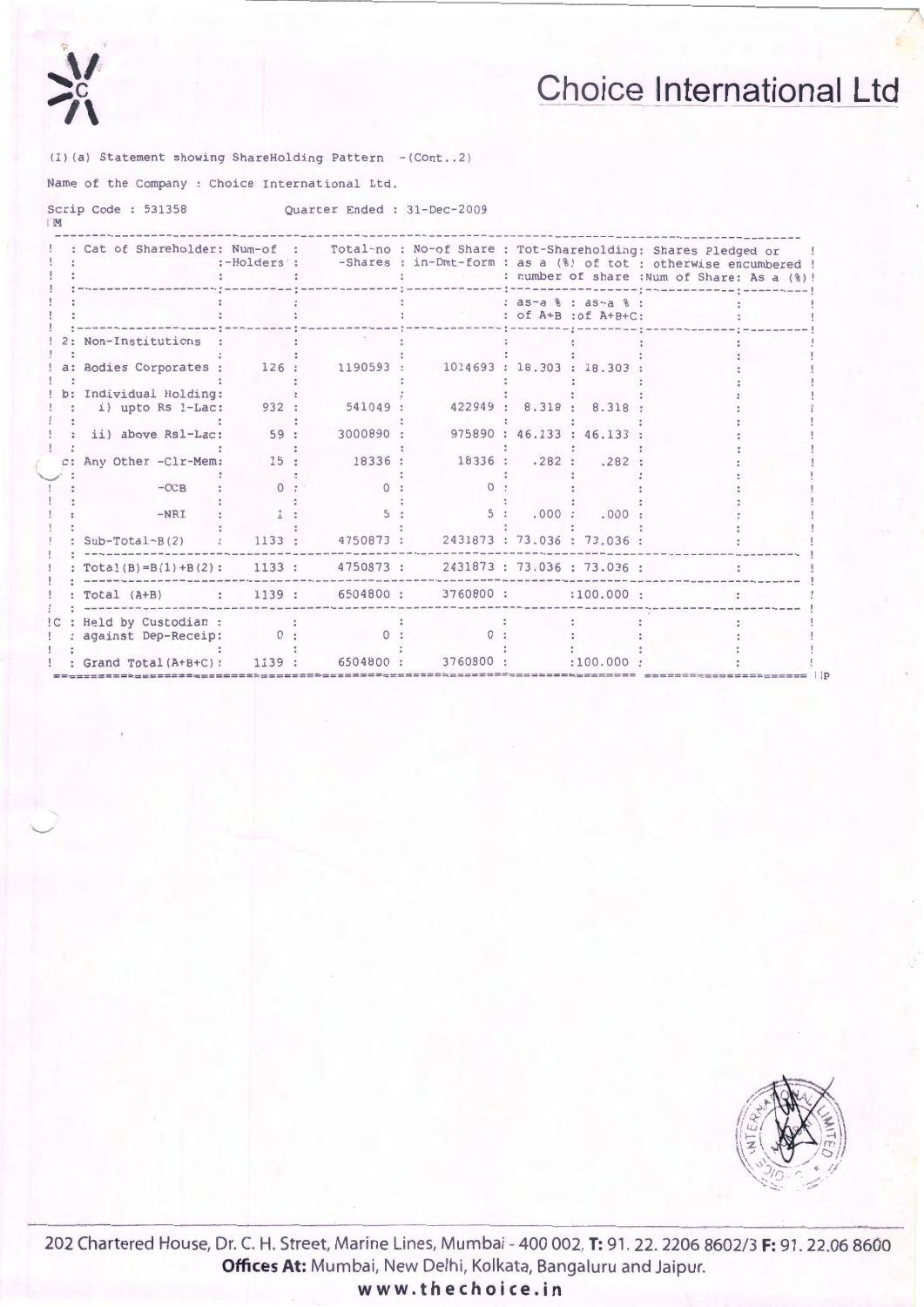(I) (d) Details of Locked in Shares

 $\mathcal{M}$ **c** 

"-.,../

Name of the Company : Choice International Ltd.

|                      | Scrip Code: 531358<br>Quarter Ended : 31-Dec-2009                                                                                                                                                                                                                              |        |              |
|----------------------|--------------------------------------------------------------------------------------------------------------------------------------------------------------------------------------------------------------------------------------------------------------------------------|--------|--------------|
| $Srl$ -# Ref-Num     | -Cat Name of the Holder Lock-Scp %-to-Total                                                                                                                                                                                                                                    |        |              |
| 1 000208             | -Pub ABHILASHA MONEY OPERATIONS P LTD 173900<br>- A REPORT ON A RESERVED AND MANUS OF THE SUGGEST ON A NORTH AND A SUGGEST ON A NOON CONSUMER SUGGEST ON A NOON CONSUMER SUGGEST ON A NOON CONSUMER SUGGEST ON A NOON CONSUMER SUGGEST ON A NOON CONSUMER SUGGEST ON A NAME OF |        | 2.673        |
|                      |                                                                                                                                                                                                                                                                                |        | .769         |
|                      |                                                                                                                                                                                                                                                                                | 100000 | 1.537        |
|                      |                                                                                                                                                                                                                                                                                |        | 1.922        |
|                      |                                                                                                                                                                                                                                                                                |        | .769         |
|                      |                                                                                                                                                                                                                                                                                |        | 1.537        |
|                      |                                                                                                                                                                                                                                                                                |        | 1.922        |
|                      |                                                                                                                                                                                                                                                                                |        | .769         |
|                      |                                                                                                                                                                                                                                                                                |        | .769         |
|                      |                                                                                                                                                                                                                                                                                |        | 100000 1.537 |
|                      |                                                                                                                                                                                                                                                                                |        | 1.922        |
|                      |                                                                                                                                                                                                                                                                                |        | .769         |
|                      |                                                                                                                                                                                                                                                                                |        | .769         |
|                      |                                                                                                                                                                                                                                                                                |        | .769         |
|                      |                                                                                                                                                                                                                                                                                |        | .769         |
|                      | 16 000237 - Pub MAMTA JAIN<br>17 000250 - Pub MANISH KABRA                                                                                                                                                                                                                     |        | 1.922        |
|                      |                                                                                                                                                                                                                                                                                | 50000  | .769         |
|                      | 18 000239 - Pub MANOJ T LALWANI                                                                                                                                                                                                                                                | 75000  | 1.153        |
|                      | 19 000229 - Pub MEENA KUMARI RANKA                                                                                                                                                                                                                                             | 250000 | 3.843        |
|                      |                                                                                                                                                                                                                                                                                | 50000  | .769         |
|                      | 20 000240 - Pub<br>21 000240 - Pub<br>21 000248 - Pub<br>22 000238 - Pub<br>23 000242 - Pub<br>24 000233 - Pub<br>24 000233 - Pub<br>24 000233 - Pub<br>24 000233 - Pub<br>24 000233 - Pub                                                                                     | 50000  | .769         |
|                      |                                                                                                                                                                                                                                                                                | 50000  | .769         |
|                      |                                                                                                                                                                                                                                                                                | 125000 | 1.922        |
|                      |                                                                                                                                                                                                                                                                                | 50000  | .769         |
|                      | 25 000244 - Pub PARMATA J SUROLIA                                                                                                                                                                                                                                              | 50000  | .769         |
|                      | 26 000243 -Pub PRADEEP S BADKUR                                                                                                                                                                                                                                                | 50000  | .769         |
|                      | 27 000231 - Pub RAJESH KABRA<br>50000<br>50000<br>50000                                                                                                                                                                                                                        | 50000  | .769         |
|                      | 28 10434724 - Pub REENA JAIN                                                                                                                                                                                                                                                   |        | .769         |
| 29 000256            | -Pub SANGEETA S SUROLIA                                                                                                                                                                                                                                                        | 50000  | .769         |
|                      | 30 000255 - Pub SANJAY KUMAR DIDWANIA                                                                                                                                                                                                                                          | 50000  | .769         |
|                      |                                                                                                                                                                                                                                                                                | 100000 | 1.537        |
|                      | 31 000230 -Pub<br>32 000224 -Pro SUNIL KUMAR PATODIA HUF<br>33 000235 -Pub SUNIL KUMAR PATODIA HUF<br>34 000234 -Pub VIMAL KUMAR DIDWANIA                                                                                                                                      | 100000 | 1.537        |
|                      |                                                                                                                                                                                                                                                                                | 50000  | .769         |
| ----------------     |                                                                                                                                                                                                                                                                                | 50000  | .769         |
| 34 <totals></totals> | 2673900<br>Locked in Shares                                                                                                                                                                                                                                                    |        | 41.113       |



**202 Chartered House, Dr. C. H. Street, Marine Lines, Mumbai- 400 002, T: 91 . 22. 2206 8602/3 F: 91 . 22.06 8600 Offices At: Mumbai, New Delhi, Kolkata, Bangaluru and Jaipur.**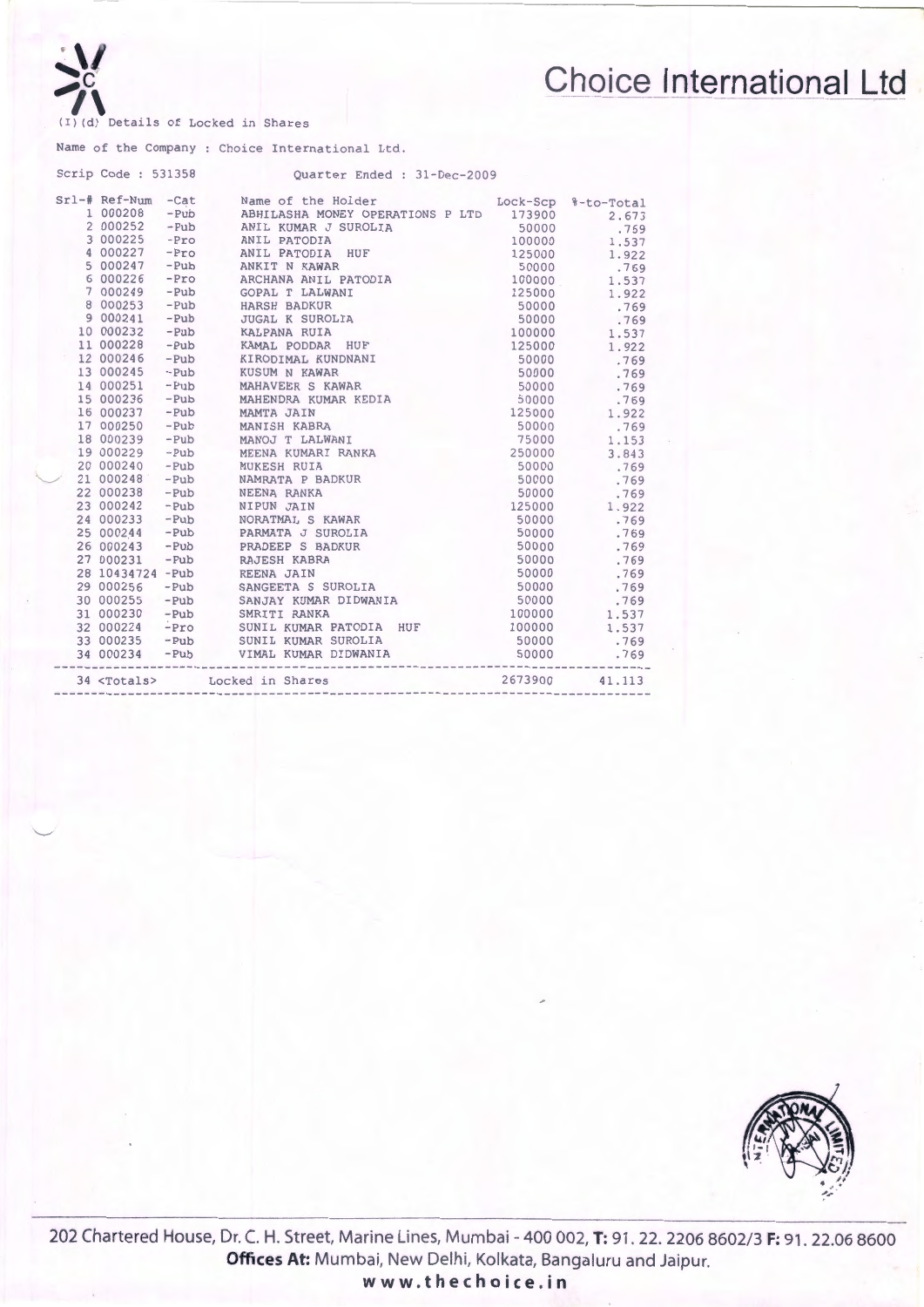

 $\overline{\phantom{0}}$ 

## **Choice International Ltd**

Share Holding Pattern - Category -Public [ 1% & above ]

Name of the Company : Choice International Ltd.

| Scrip Code: 531358 | Quarter Ended : 31-Dec-2009                     |         |                     |
|--------------------|-------------------------------------------------|---------|---------------------|
| $Srl-#$ Ref-Num    | Name of the Holder                              |         | Scp-Held %-to-Total |
| 1 000208           | ABHILASHA MONEY OPERATIONS P LTD                | 173900  | 2.673               |
| 2 00013881         | ADCHO CONSULTANTS PVT. LTD.                     | 65900   | 1.013               |
| 3 00092440         | ALKEN MANAGEMENT & FINANCIAL SERVIC             | 206144  | 3.169               |
| 4 00272774         | DEEPIKA SANJAY CHURIWALA                        | 65613   | 1.009               |
| 5 00221315         | FREA STATIONERY PVT LTD                         | 290000  | 4.458               |
| 6 000249           | <b>GOPAL T LALWANI</b>                          | 125000  | 1.922               |
| 7 000232           | KALPANA RUIA                                    | 100000  | 1.537               |
| 8 000228           | KAMAL PODDAR HUF                                | 125000  | 1.922               |
| 9 000237           | MAMTA JAIN                                      | 125000  | 1.922               |
| 10 000239          | MANOJ T LALWANI                                 | 75000   | 1,153               |
| 11 000229          | MEENA KUMARI RANKA                              | 250000  | 3.843               |
| 12 000242          | <b>NIPUN JAIN</b>                               | 125000  | 1.922               |
| 13 00513411        | SIGNORA FINANCE PVT LTD                         | 99951   | 1.537               |
| 14 000230          | SMRITI RANKA                                    | 100000  | 1.537               |
|                    | 14 <totals> -Public [ 1% &amp; above ]</totals> | 1926508 | 29.617              |
|                    |                                                 |         |                     |



**202 Chartered House, Dr. C. H. Street, Marine Lines, Mumbai- 400 002, T: 91 . 22. 2206 8602/3 F: 91. 22.06 8600 Offices At: Mumbai, New Delhi, Kolkata, Bangaluru and Jaipur. www.thechoice.in**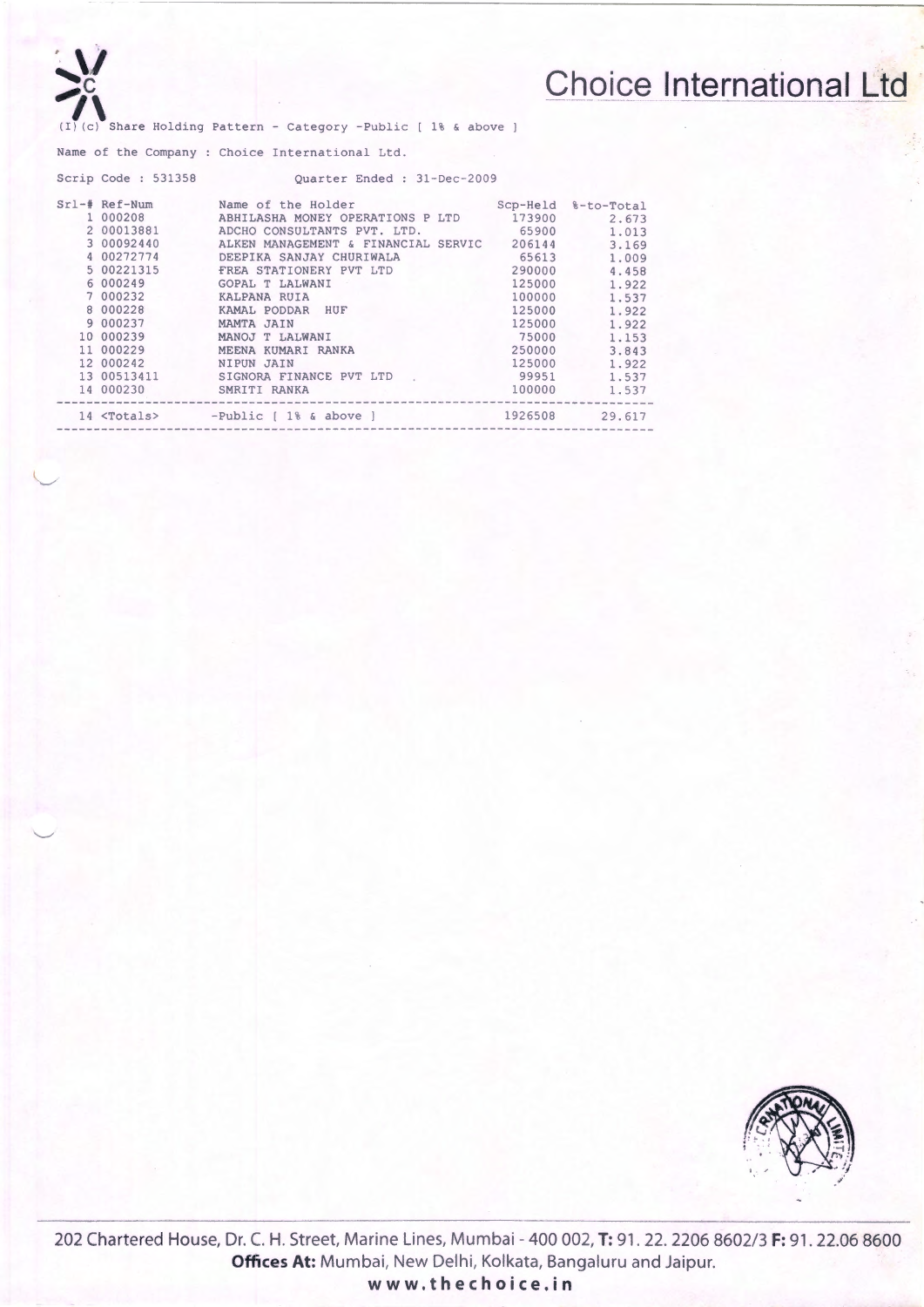| V<br>(I) (a) Details of Depository Receipts (DRs)        |     |                              | Choice International Ltd |
|----------------------------------------------------------|-----|------------------------------|--------------------------|
| Name of the Company : Choice International Ltd.          |     |                              |                          |
| Scrip Code: 531358<br>Ouarter Ended : 31-Dec-2009        |     |                              |                          |
| Srl-# Ref-Num Name of the Holder                         | Typ | no-of sh-under<br>DRS OS-Drs | ( * ) - to<br>Total      |
| $-$ NIL $ -$ NIL $-$                                     |     |                              |                          |
| 0 <totals> Details of Depository Receipts (DRs)</totals> |     | $\circ$                      | .000                     |



202 Chartered House, Dr. C. H. Street, Marine Lines, Mumbai - 400 002, T: 91. 22. 2206 8602/3 F: 91. 22.06 8600 Offices At: Mumbai, New Delhi, Kolkata, Bangaluru and Jaipur.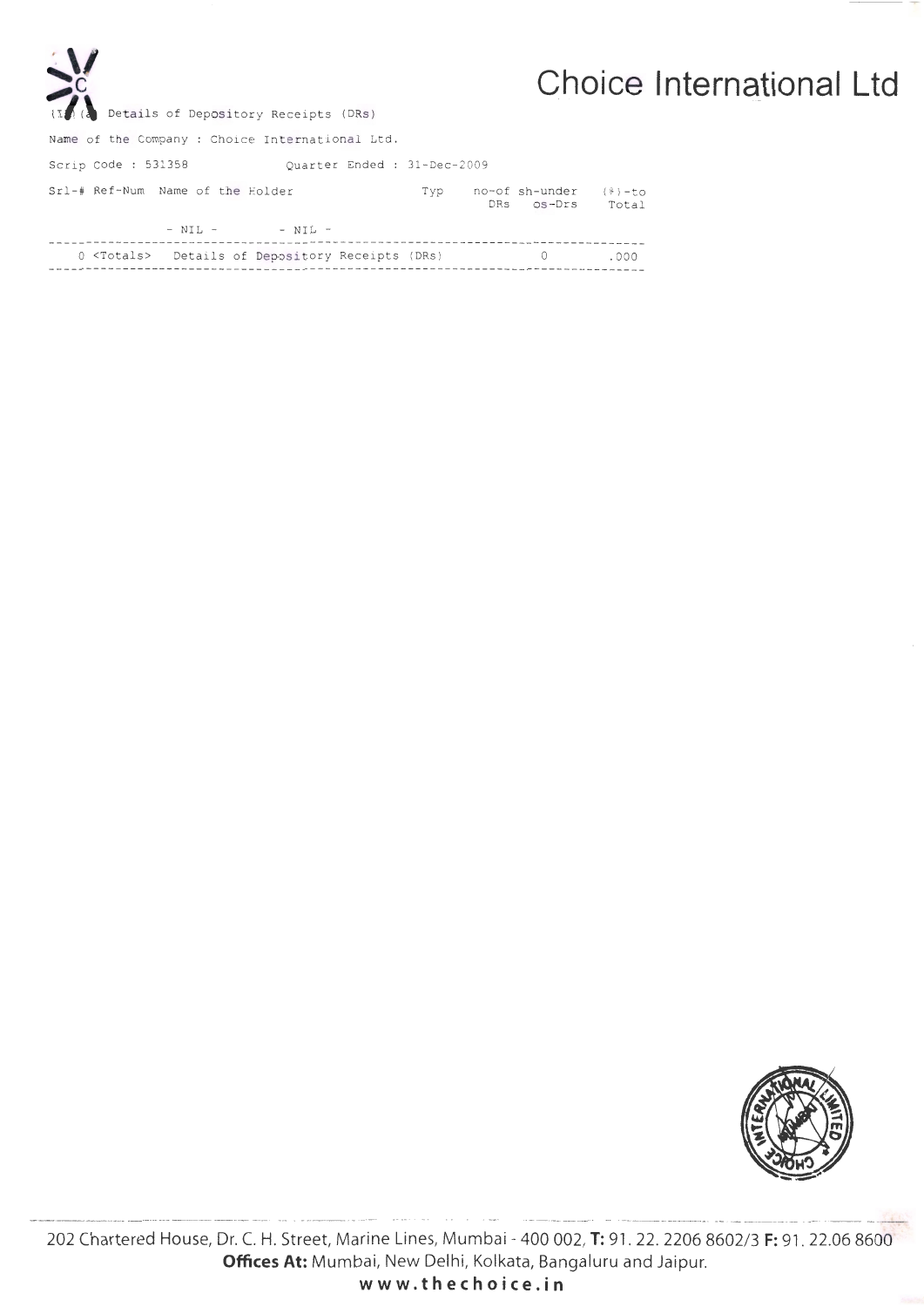| $\sum_{i=1}^{n}$                                                  | <b>Choice International Ltd</b>                     |
|-------------------------------------------------------------------|-----------------------------------------------------|
| Depository Receipts - where underlying shares in excess of [ 1% ] |                                                     |
| Name of the Company : Choice International Ltd.                   |                                                     |
| Ouarter Ended: 31-Dec-2009<br>Scrip Code: 531358                  |                                                     |
| Srl-# Ref-Num Name of the Holder<br>Typ                           | no-of sh-under<br>$(8) - to$<br>DRS os-Drs<br>Total |
| $- NIL - - NIL -$                                                 |                                                     |
| Depository Receipts in excess of [1%] 0<br>$0$ $<$ Totals>        | .000                                                |



202 Chartered House, Dr. C. H. Street, Marine Lines, Mumbai - 400 002, T: 91. 22. 2206 8602/3 F: 91. 22.06 8600 Offices At: Mumbai, New Delhi, Kolkata, Bangaluru and Jaipur. www.thechoice.in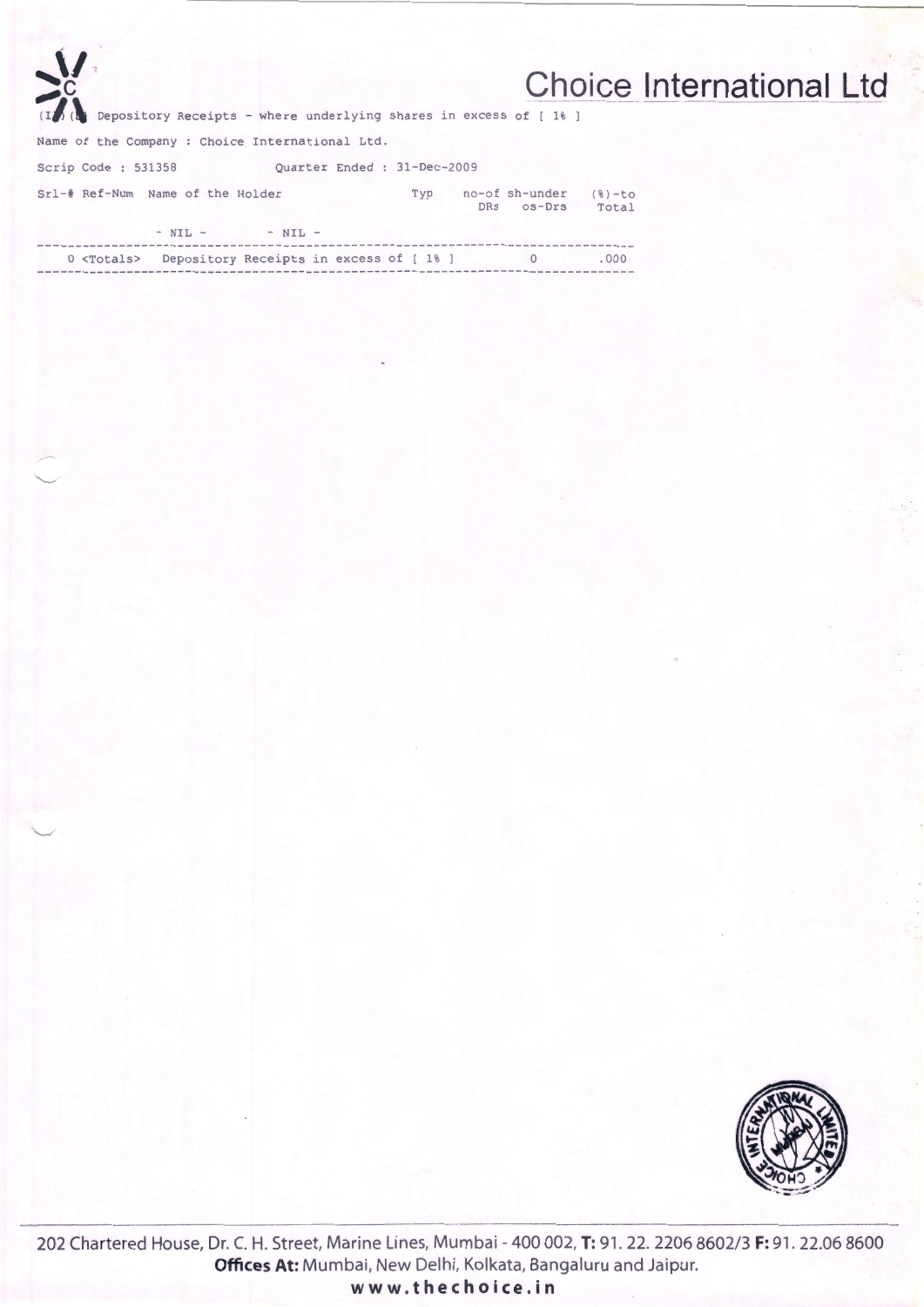# Share Holding Pattern - Category -Promoter & Promoter Group Choice International Ltd

Name of the Company : Choice International Ltd.

Scrip Code: 531358 Quarter Ended : 31-Dec-2009 **IM** 

| Srl:<br>Ref-Num : Name of the Share Holder |            | :Total Shares Held : Pledged or otherwise Encumb |               |                                                   |    |                              |            |  |
|--------------------------------------------|------------|--------------------------------------------------|---------------|---------------------------------------------------|----|------------------------------|------------|--|
|                                            |            |                                                  | $:-Number$    | $: As a 8 : -Number$                              |    | : As a %: As a %             |            |  |
|                                            |            |                                                  |               | $:Grand-$ :                                       |    |                              | : of Grand |  |
|                                            |            |                                                  |               | $:-Total:$                                        |    |                              | : Total    |  |
|                                            |            |                                                  |               | : $(A+B+C)$ :                                     |    |                              | $:(A+B+C)$ |  |
|                                            |            |                                                  |               |                                                   |    |                              | :sub-cl-Ia |  |
|                                            | 1 000224   | SUNIL KUMAR PATODIA HUF                          |               | -:--------;----------;-------;<br>100000 : 1.537: | 0: | .000:                        | .000       |  |
|                                            | 2 000225   | ANIL PATODIA                                     |               | 100000 : 1.537:                                   | 0: | .000:                        | .000       |  |
|                                            | 3 000226   | ARCHANA ANIL PATODIA                             |               | 100000 : 1.537:                                   | 0: | .000:                        | .000       |  |
|                                            | 4 000227   | ANIL PATODIA HUF                                 |               | 125000 : .1.922:                                  | 0: | .000:                        | .000       |  |
|                                            | 5 13214073 | VINITA PATODIA                                   |               | 1028927: 15.818:                                  | 0: | .000:                        | .000       |  |
|                                            | 6 41064362 | SUNIL PATODIA                                    |               | 300000 : 4.612:                                   | 0: | .000:                        | .000       |  |
|                                            |            | -Total Promoter & Promoter Group                 | $\mathcal{L}$ | 1753927 : 26.964:                                 | 0: | $- - - - - - - - -$<br>.000: | .000       |  |



202 Chartered House, Dr. C. H. Street, Marine Lines, Mumbai - 400 002, T: 91. 22. 2206 8602/3 F: 91. 22.06 8600 Offices At: Mumbai, New Delhi, Kolkata, Bangaluru and Jaipur.